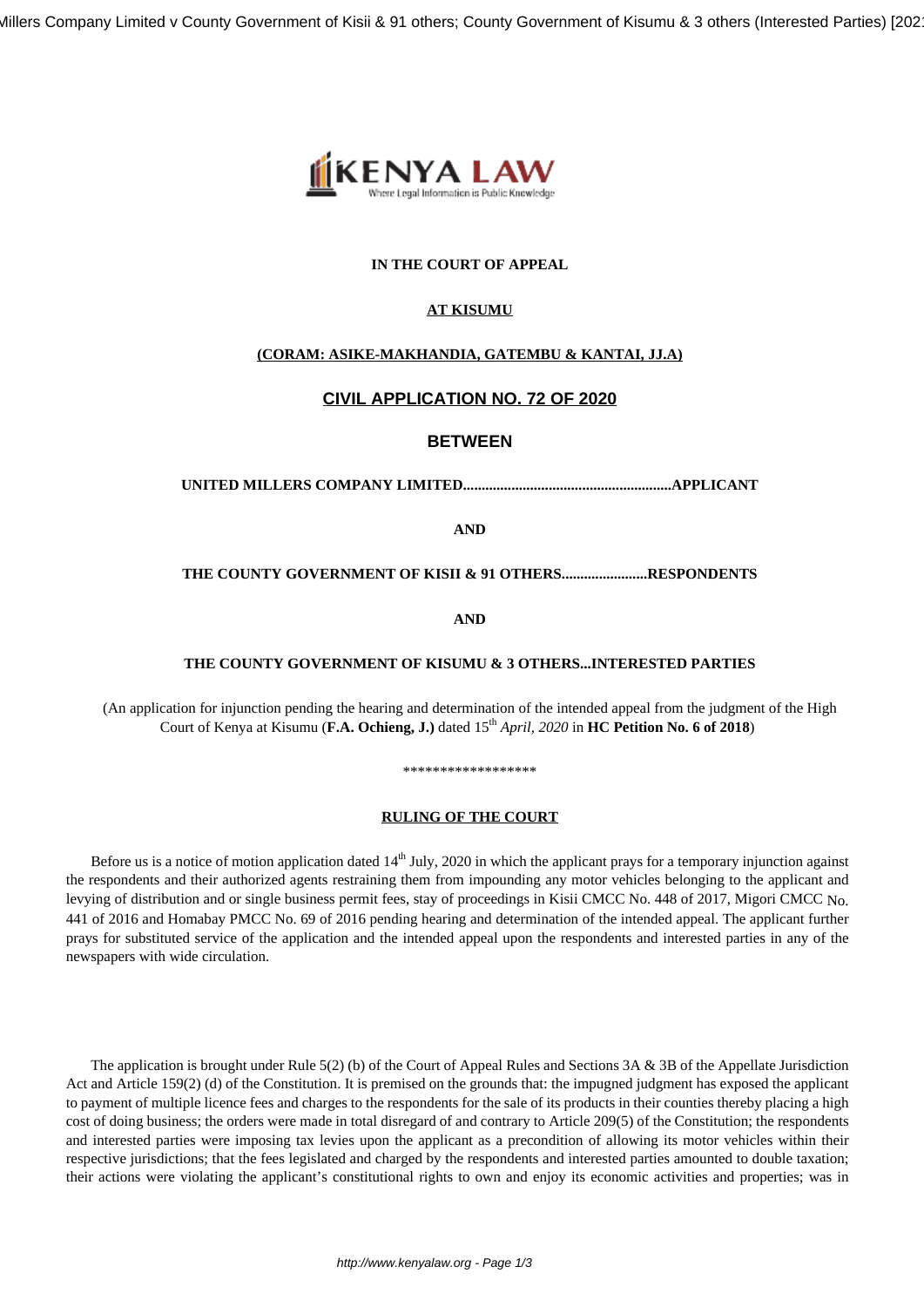breach of the Constitution, the County Governments Act, the Statutory Instruments Act and detrimental to the national economic interest; they do not provide any services to the applicant to warrant imposition of taxes hence their actions amount to an abuse of law, power and unfair administrative action; the applicant's intended appeal has high chances of success and if the orders sought are not granted the intended appeal will be rendered nugatory; and finally, that the issues raised in the application and intended appeal concern public interest and having the same advertised will enable other interested parties who would want to participate in the proceedings be enjoined. The application was further supported by the affidavit of Kamal Narshi Punja Shah, the director of the applicant, in which he reiterated and expounded on the contents of grounds on the face of the application and argued passionately on the merits of the intended appeal.

We are not certain that the applicant served the application on the respondents and interested parties save perhaps the  $21<sup>st</sup>$ respondent. The applicant from the face of the application seeks an ex-parte injunction as well as service of the application and record of appeal by advertisement. This would obviously suggest that the application has yet to be served on all the respondents and interested parties.

But for the 21<sup>st</sup> respondent it maintained that the application was incompetent, failed to meet the threshold for the grant of the orders sought under rule 5 (2) (b), of this court's rules and that the principles set down in the oft cited case of **Giella vs Cassman Brown (1973) EA 358** relied on by the applicant was inapplicable in an application of this nature in this court.

Rule 5(2) (b) under which this motion has been brought does not envision the grant of *exparte* orders, more so an exparte injunction and or stay of proceedings. It envisages that before such an orders are made, such an application be served and be canvassed inter partes before a determination is made either way.

We are satisfied that the applicant has not met the first requirement. Even if it had the applicant if successful in the intended appeal would easily be reimbursed the amounts it would have expended in the extra charges levied by the respondents and interested parties. In any event, even if the application was to be heard on merit, a prayer for injunction under Rule 5(2) (b) of this Court's rules does not follow the principles laid out in **Giella v Cassman Brown [1973] EA 358.** Yet this is the basis upon which the applicant has hinged its application. In **Ramco Investment Limited v Uni-Drive Theatre Limited [2014] eKLR** this Court stated thus:

**"…we emphasize that whether the application is for a stay of execution, stay of further proceedings or injunction under rule 5 (2) (b**), **the principles and consideration set out earlier apply. An injunction under rule 5 (2) (b) does not follow the traditional consideration enunciated in the celebrated Giella V. Cassman Brown EA [1973] 358 even though it remains an invocation of the equitable jurisdiction of the Court".**

Here the applicant has only to satisfy the twin principles as explained in the case of **Stanley Kang'ethe Kinyanjui v Tony Ketter & 2 Others** [2013] **eKLR** that the intended appeal is arguable; and if successful, it shall be rendered nugatory unless the orders sought are granted. It matters not that the application is at the exparte stage. By relying on the principles laid down in **Giella vs Cassman Brown** (supra), the applicant is way off the mark.

On stay of proceedings, such an order cannot be made exparte in our view. The effect of such an order will impact on the parties to those suits without having been given an opportunity to be heard. The applicant only served the 21<sup>st</sup> respondent but failed to serve the application upon the other respondents. The applicant has not explained why service was not effected on the said respondents or the effort made towards serving them before it could seek substituted service. See **Ephraim Njugu Njeru v Justin Bedan Njoka Muturi & 2 others [2006] eKLR** where the court stated that: "*Substituted service is resorted to after all reasonable and proper*